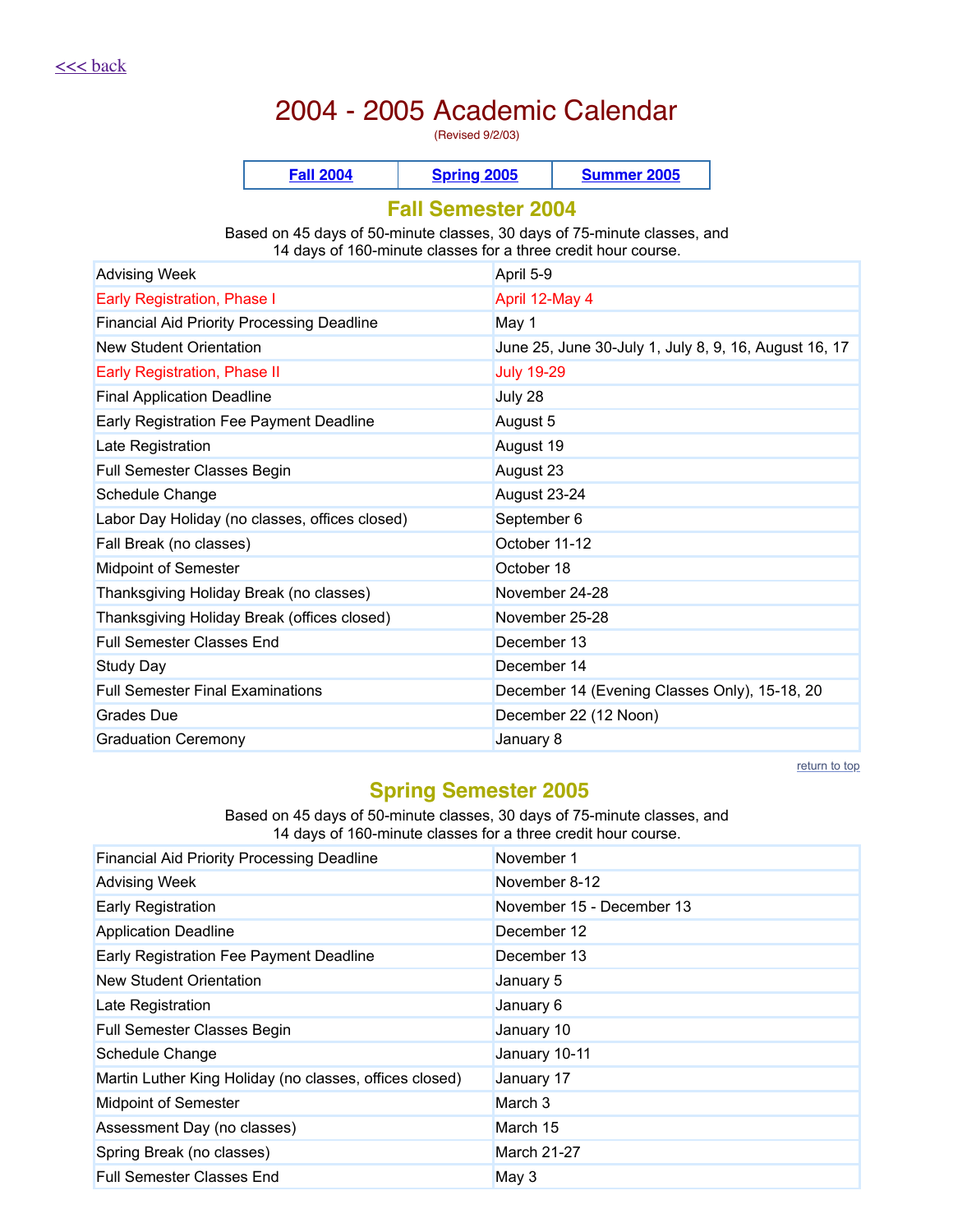| <b>Study Day</b>                        | May 4                                       |
|-----------------------------------------|---------------------------------------------|
| <b>Full Semester Final Examinations</b> | May 4 (Evening Classes Only), May 5-7, 9-10 |
| Grades Due                              | May 11 (12 Noon)                            |
| <b>Graduation Ceremony</b>              | May 14                                      |

return to top

### <span id="page-1-0"></span>**Summer Term 2005**

**May [Session](#page-1-1)** | **June Session**

# <span id="page-1-1"></span>**May Session**

| Based on 14 days of 160-minute classes. |  |
|-----------------------------------------|--|
|-----------------------------------------|--|

| Financial Aid Priority Processing Deadline                                                            | March 15          |
|-------------------------------------------------------------------------------------------------------|-------------------|
| <b>Advising Week</b>                                                                                  | April 4-8         |
| Refund: Total Withdrawal* 100% Refund<br>*see total withdrawal notes                                  | April 11 - May 15 |
| Refund: Reduction in Course Load* - Total<br>Withdrawal - 100%<br>*see reduction in course load notes | April 11 - May 16 |
| <b>Early Registration</b>                                                                             | April 11 - May 3  |
| • Seniors, Post-Baccalaureate, and Graduate<br><b>Students</b>                                        | April 11 - May 3  |
| <b>•</b> Freshmen                                                                                     | April 12 - May 3  |
| • Sophomores and Juniors                                                                              | April 13 - May 3  |
| <sup>o</sup> Non-degree, Transient and Audit Students                                                 | April 14 - May 3  |
| <b>Admissions Final Application Deadline</b>                                                          | April 22          |
| Early Registration Fee Payment Deadline (May &<br>May/June Sessions)*<br>*see fee deadline notes      | May 3             |
| <b>Graduation Application Deadline</b>                                                                | May 3             |
| Late Registration                                                                                     | May 16            |
| <b>Classes Begin</b>                                                                                  | May 16            |
| <b>Schedule Change</b>                                                                                | May 16            |
| Refund: Total Withdrawal* Pro Rata % Refund<br>*see total withdrawal notes                            | May 16 - May 28   |
| No Refund (no even swaps)                                                                             | After May 16      |
| Audit Forms Due (May & May/June Sessions)                                                             | May 23            |
| <b>Midpoint of Session</b>                                                                            | May 25            |
| Refund: Total Withdrawal* No Refund<br>*see total withdrawal notes                                    | After May 28      |
| Holiday (no classes, offices closed)                                                                  | May 30            |
| <b>Classes End</b>                                                                                    | June 3            |
| <b>Final Examinations</b>                                                                             | June 6            |
| <b>Grades</b> Due                                                                                     | June 10           |

### **June Session**

Based on 27 days of 85-minute classes, 13 days of 175-minute classes, and 7 weeks of instruction.

| <b>Financial Aid Priority Processing Deadline</b> | March 15    |
|---------------------------------------------------|-------------|
| <b>Advising Week</b>                              | April $4-8$ |
|                                                   |             |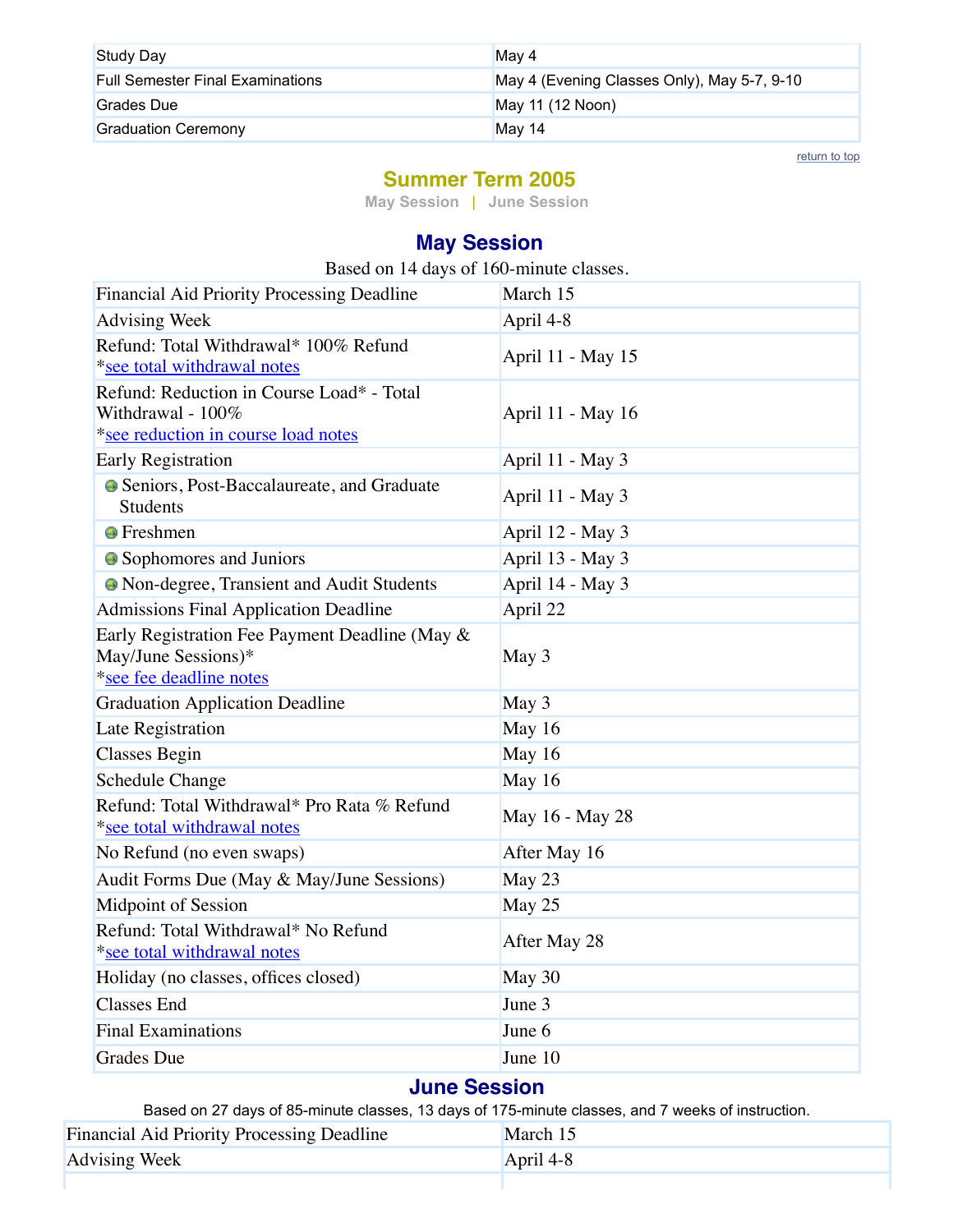| Refund: Reduction in Course Load* 100% Refund<br>(May/June Session)<br>*see reduction in course load notes               | April 11 - May 16  |
|--------------------------------------------------------------------------------------------------------------------------|--------------------|
| Refund: Reduction in Course Load* 100% Refund (June<br>Session)<br>*see reduction in course load notes                   | April 11- June 14  |
| Refund: Total Withdrawal* 100% Refund (May/June<br>Session)<br>*see total withdrawal notes                               | April 11 - May 15  |
| Refund: Total Withdrawal* 100% Refund (June Session)<br>*see total withdrawal notes                                      | April 11 - June 12 |
| <b>Early Registration</b>                                                                                                | April 11 - May 3   |
| • Seniors, Post-Baccalaureate, and Graduate<br><b>Students</b>                                                           | April 11 - May 3   |
| <b>•</b> Freshmen                                                                                                        | April 12 - May 3   |
| • Sophomores and Juniors                                                                                                 | April 13 - May 3   |
| • Non-degree, Transient and Audit Students                                                                               | April 14 - May 3   |
| <b>Graduation Application Deadline</b>                                                                                   | May 3              |
| Refund: Total Withdrawal* Pro Rata % Refund<br>(May/June Session)<br>*see total withdrawal notes                         | May 16 - June 28   |
| Refund: Reduction in Course Load* No refund (no even<br>swaps) (May/June Session)<br>*see reduction in course load notes | After May 16       |
| Admissions Final Application Deadline                                                                                    | May 25             |
| Early Registration Fee Payment Deadline (June Session)*<br>*see fee deadline notes                                       | June 2             |
| Orientation                                                                                                              | June 8             |
| Late Registration & Fee Payment Deadline* (May/June<br>Session)<br>*see fee deadline notes                               | June 9             |
| <b>Classes Begin</b>                                                                                                     | June 13            |
| <b>Schedule Change</b>                                                                                                   | June 13-14         |
| Refund: Total Withdrawal* Pro Rata % Refund (June<br>Session)<br>*see total withdrawal notes                             | June 13 - July 12  |
| Refund: Reduction in Course Load* No refund (no even<br>swaps) (June Session)<br>*see reduction in course load notes     | After June 14      |
| Regents Test Registration (in <b>ISIS</b> )                                                                              | June 15-22         |
| <b>Audit Forms Due</b>                                                                                                   | June 20            |
| Refund: Total Withdrawal* No Refund (May/June<br>Session)<br>*see total withdrawal notes                                 | After June 28      |
| Holiday (no classes, offices closed)                                                                                     | July 4             |
| Midpoint of Session                                                                                                      | July 6             |
| <b>Regents Test</b>                                                                                                      | July 12            |
| Refund: Total Withdrawal* No Refund (June Session)                                                                       | After July 12      |
|                                                                                                                          |                    |